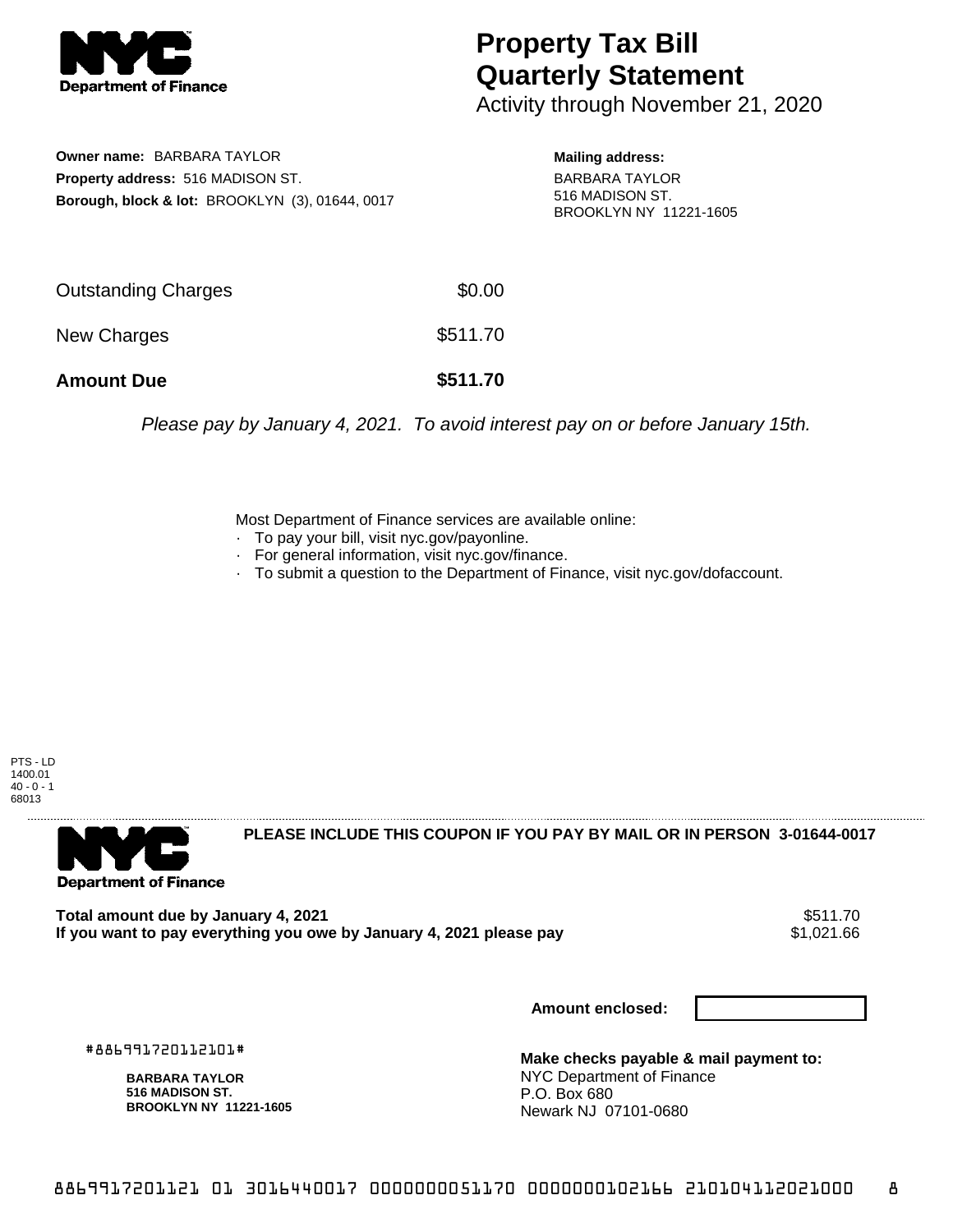

| <b>Billing Summary</b>                                                                                         | <b>Activity Date Due Date</b>           | Amount       |
|----------------------------------------------------------------------------------------------------------------|-----------------------------------------|--------------|
| Outstanding charges including interest and payments                                                            |                                         | \$0.00       |
| Finance-Property Tax                                                                                           | 01/01/2021                              | \$518.52     |
| <b>Adopted Tax Rate</b>                                                                                        |                                         | $$-6.82$     |
| <b>Total amount due</b>                                                                                        |                                         | \$511.70     |
| <b>Tax Year Charges Remaining</b>                                                                              | <b>Activity Date</b><br><b>Due Date</b> | Amount       |
| Finance-Property Tax                                                                                           | 04/01/2021                              | \$518.52     |
| <b>Adopted Tax Rate</b>                                                                                        |                                         | $$-6.82$     |
| Total tax year charges remaining                                                                               |                                         | \$511.70     |
| If you want to pay everything you owe by January 4, 2021 please pay                                            |                                         | \$1,021.66   |
| If you pay everything you owe by January 4, 2021, you would save:                                              |                                         | \$1.74       |
| How We Calculated Your Property Tax For July 1, 2020 Through June 30, 2021                                     |                                         |              |
|                                                                                                                | Overall                                 |              |
| Tax class 1 - Small Home, Less Than 4 Families                                                                 | <b>Tax Rate</b>                         |              |
| Original tax rate billed                                                                                       | 21.1670%                                |              |
| New Tax rate                                                                                                   | 21.0450%                                |              |
| Estimated Market Value \$1,662,000                                                                             |                                         |              |
|                                                                                                                |                                         | <b>Taxes</b> |
| <b>Billable Assessed Value</b>                                                                                 | \$22,394                                |              |
| Senior Citizen Homeowner                                                                                       | $-11,197.00$                            |              |
| <b>Taxable Value</b>                                                                                           | \$11,197 x 21.0450%                     |              |
| <b>Tax Before Abatements and STAR</b>                                                                          | \$2,356.44                              | \$2,356.44   |
| Basic Star - School Tax Relief                                                                                 | $$-1,410.00$                            | $$-296.00**$ |
| Annual property tax                                                                                            |                                         | \$2,060.44   |
| Original property tax billed in June 2020                                                                      |                                         | \$2,074.08   |
| <b>Change In Property Tax Bill Based On New Tax Rate</b>                                                       |                                         | $$-13.64$    |
| ** This is your NYS STAR tax savings. For more information, please visit us at nyc.gov/finance or contact 311. |                                         |              |

Please call 311 to speak to a representative to make a property tax payment by telephone.

## **Home banking payment instructions:**

- 1. **Log** into your bank or online bill pay website.
- 2. **Add** the new payee: NYC DOF Property Tax. Enter your account number, which is your boro, block and lot, as it appears here: 3-01644-0017 . You may also need to enter the address for the Department of Finance. The address is P.O. Box 680, Newark NJ 07101-0680.
- 3. **Schedule** your online payment using your checking or savings account.

## **Did Your Mailing Address Change?**

If so, please visit us at **nyc.gov/changemailingaddress** or call **311.**

When you provide a check as payment, you authorize us either to use information from your check to make a one-time electronic fund transfer from your account or to process the payment as a check transaction.